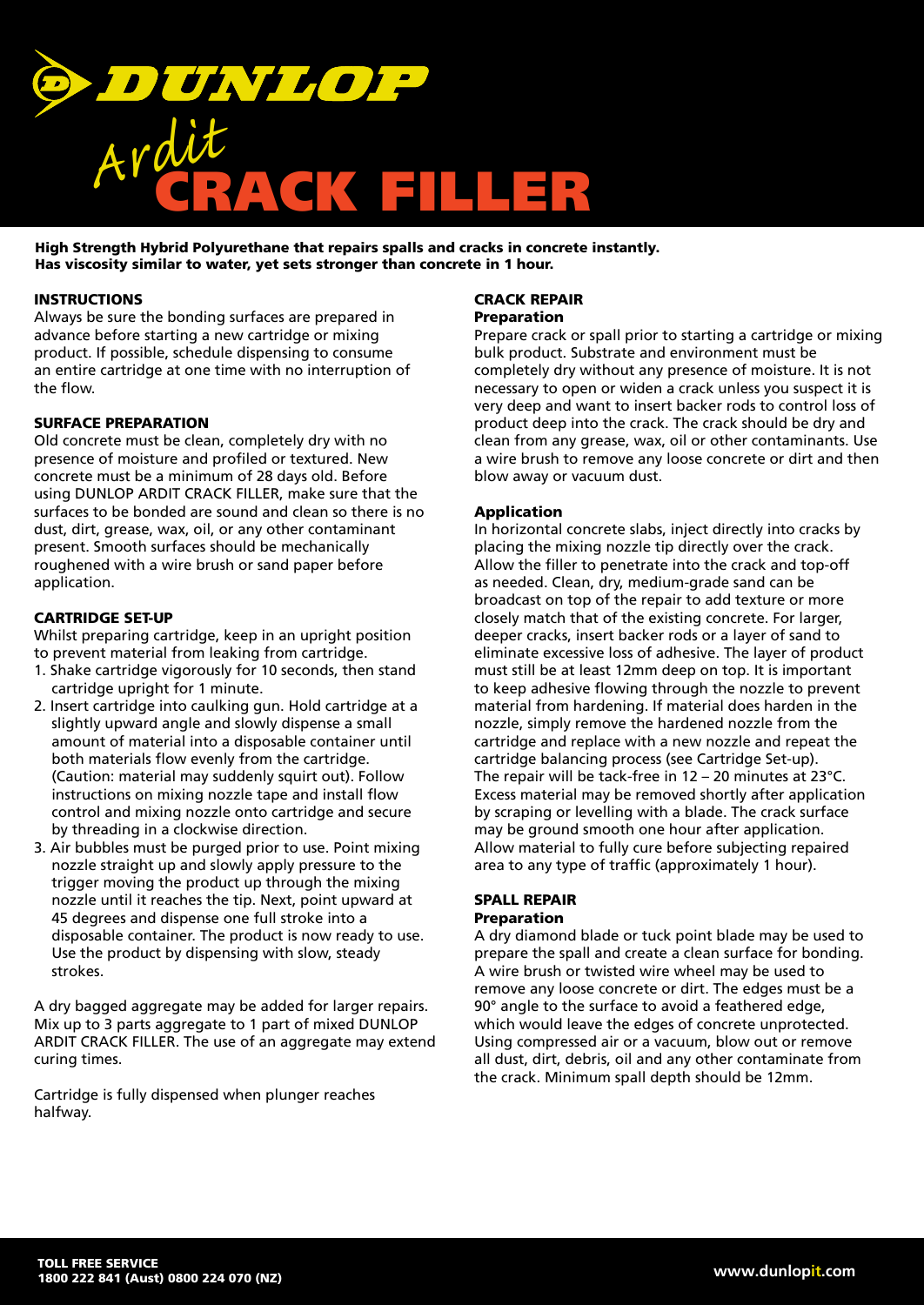

# Application

DUNLOP ARDIT CRACK FILLER can be mixed with clean, dry, medium-grade sand. For best results have all equipment and materials ready to go. The ratio of sand to product should be approximately 2:1 by volume. Pre-measure the sand needed. After mixing, product must be placed within 5 minutes at 23°C, sooner in warmer temperatures. Pour and finish trowel immediately (do not over trowel due to fast cure of product).

- Only mix the quantity that can be mixed and placed within 5 minutes.
- Repairs from a minimum of 12mm to a maximum of 75mm.

# **CURING**

DUNLOP ARDIT CRACK FILLER is ready for grinding and open to traffic in 1 hour.

#### APPLICATION TEMPERATURE

Substrate and ambient air temperature should be between 0°C and 46°C. When the work environment or substrate falls below 21°C, condition the product to approx 22°C prior to use. Cold product will react (cure) slower.

#### CLEAN UP

Clean tools and equipment with solvent such as white spirits, mineral turps or aerosol dewatering agent or lubricant. Do not allow the product to harden on equipment.

#### **PACKAGING**

DUNLOP ARDIT CRACK FILLER is sold in a 254 mL cartridge.

#### SHELF LIFE

12 months. If recapped and stored properly, product may be reused, with a new mixing nozzle.

#### IMPORTANT

DUNLOP ARDIT CRACK FILLER is a moisture sensitive product (can be exposed to moisture once cured). Substrate must be DRY prior to use. Do not reuse mixing nozzles when working with multiple cartridges. Do not attempt to force adhesive out of a hardened mixing nozzle. Use a new mixing nozzle to avoid rupturing the set or causing improper mixing. If a leak should develop, discontinue use immediately and continue to work with a new cartridge and nozzle. Colour changes during cure from black to light grey. Product may develop a greenish tint after cure due to UV exposure. Coating with a solvent based stain, paint or Industrial grade primer is an option for aesthetics. Always run a test area prior to full application of any coating to check for compatibility. Do not thin with solvents, as this will prevent cure.

#### **Note**

Product will change colour in exterior applications; more aesthetically pleasing results can be obtained by painting or coating.

#### Pay attention to the following

Before any substrate preparation, installation or finishing methods relating to ARDEX product are undertaken, please be aware of any potential risks and use appropriate PPE (personal protective equipment). This may involve contacting substrate manufacturers for Safety Data Sheets.

#### SAFETY DATA

This product may cause irritation and an allergic reaction to the skin. It may cause serious eye injury and irritation to the respiratory system. In case of contact with the eyes rinse with running water until advised to stop by the Poisons Information Centre or a doctor, or for at least 15 minutes. May cause allergy or asthma symptoms or breathing difficulties if inhaled. Suspected of damaging fertility or the unborn child. May cause damage to organs through prolonged or repeated exposure. May cause cancer. Toxic to aquatic life with long lasting effects. Wear protective gloves, clothing, eye and face protection. Avoid inhaling dust/fumes/gas/mist/vapours/spray. Ensure adequate ventilation during mixing and application. Store locked up. Check with your local Council regarding the disposal of contents. Keep out of the reach of children. Call the Poisons Information Centre on 131 126 (AUS) and 0800 764 766 (NZ) or call a doctor if you feel unwell. At times updates can occur to data. For additional information and to ensure you have the most current technical and safety information please consult the latest safety data sheets (SDS) and technical data sheets found on the product page at www.dunlopit.com

# CAUTION

Contents under pressure. AVOID FREEZING. Keep out of the reach of children. Avoid contact with skin, face or eyes. Do not ingest. PROTECT FROM SUNLIGHT AND DO NOT EXPOSE TO TEMPERATURES EXCEEDING 50°C. DO NOT PIERCE OR BURN, EVEN AFTER USE. Intentional misuse by deliberately concentrating and inhaling contents of aerosol containers can be harmful or fatal. Not suitable for use with cushion-backed flooring products. Determine adhesive compatibility by performing bond tests recommended by flooring manufacturer. Avoid application of vinyl tiles and planks in areas exposed to prolonged sun heat or high temperatures.